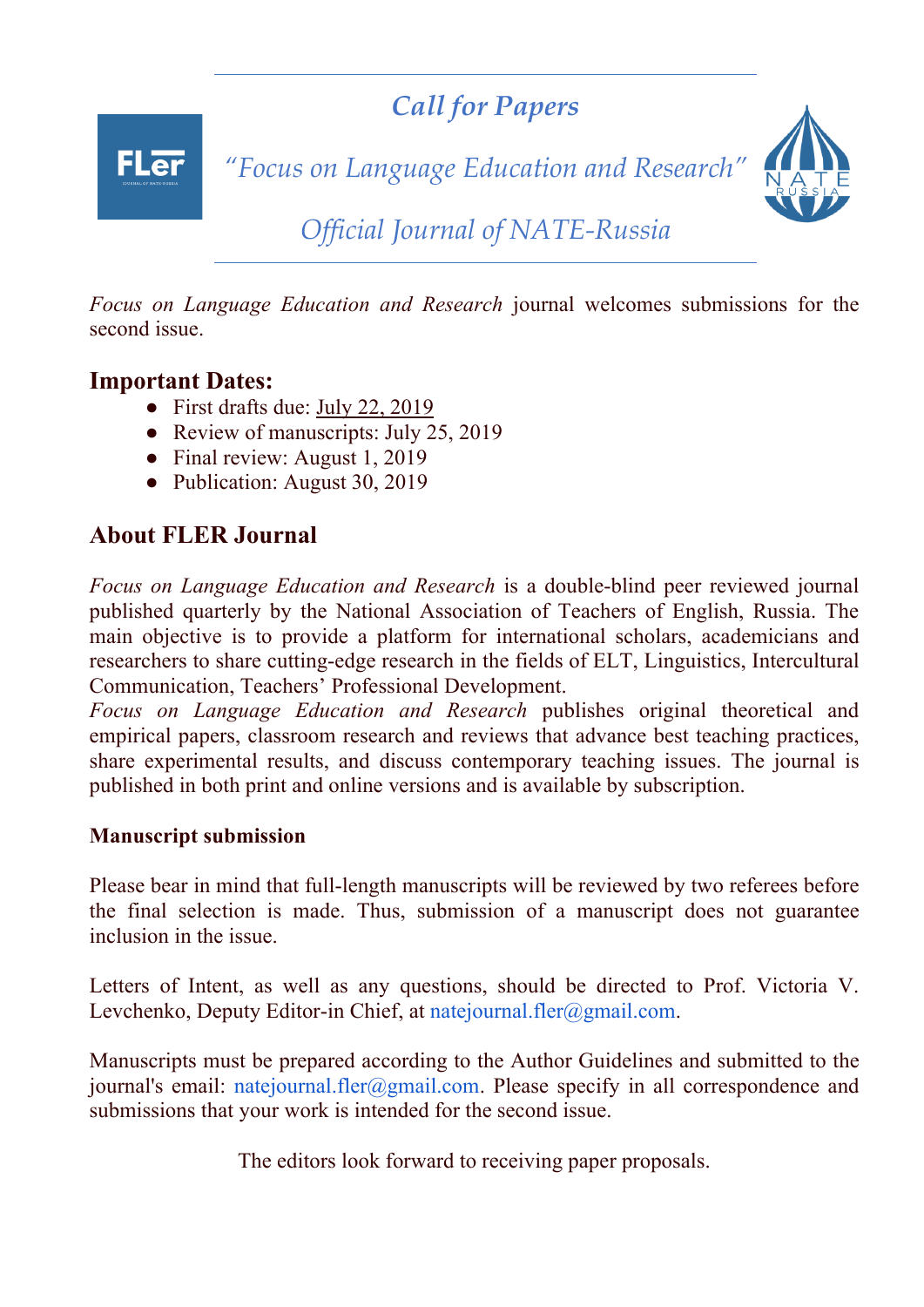# **FLer**

*Author Guidelines*

*"Focus on Language Education and Research"* 



*Official Journal of NATE-Russia*

Manuscripts should be submitted to the Editor of **"Focus on Language and Research"** online via email natejournal.fler@gmail.com. Please specify in all correspondence and submissions that your work is intended for the second issue.

# **Types of submissions**

The journal accepts the following types of submissions for publication:

## ● **Original article (theoretical / empirical papers)**

Articles should present theoretical or empirical results of the complete study. Manuscript should not exceed 30 typeset pages including figures, tables and references.

Abstract should consist of one paragraph without references and specific acronyms for a minimum of 300 words. In particular cases by the decision of editorial board an expanded version of abstract in English can be requested. Abstract should be logically structured, coherent, clear, concise, well-balanced (problem description / research procedures).

Abstract consists of background, aim or purpose of research, method used, findings/results, conclusions. Preferably written in active voice.

At least 7 to 10 key words are necessary.

The article must be in the IMRaD format: introduction, materials and methods, results, discussions, acknowledgements (if necessary).

Introduction includes the aims and objectives of the study.

Materials and methods are presented in separate paragraphs with short subtitles.

Present the results in logical sequence in separate paragraphs, without discussions, repetition of methods, duplication of digital data presented in tables and figures.

In the discussion the detailed data analysis of the research is presented against literature data.

This provides validation of authors' conclusions and findings.

An acknowledgments section is optional.

In this section the authors may thank the organizations that subsidized the research, colleagues who consulted them during the study, and/or writing the manuscript as well as the technical staff who provided help during the research.

## ● **Action Research**

Action research is a self-reflective, systematic and critical approach to enquiry by participants who are at the same time members of the research community. The aim is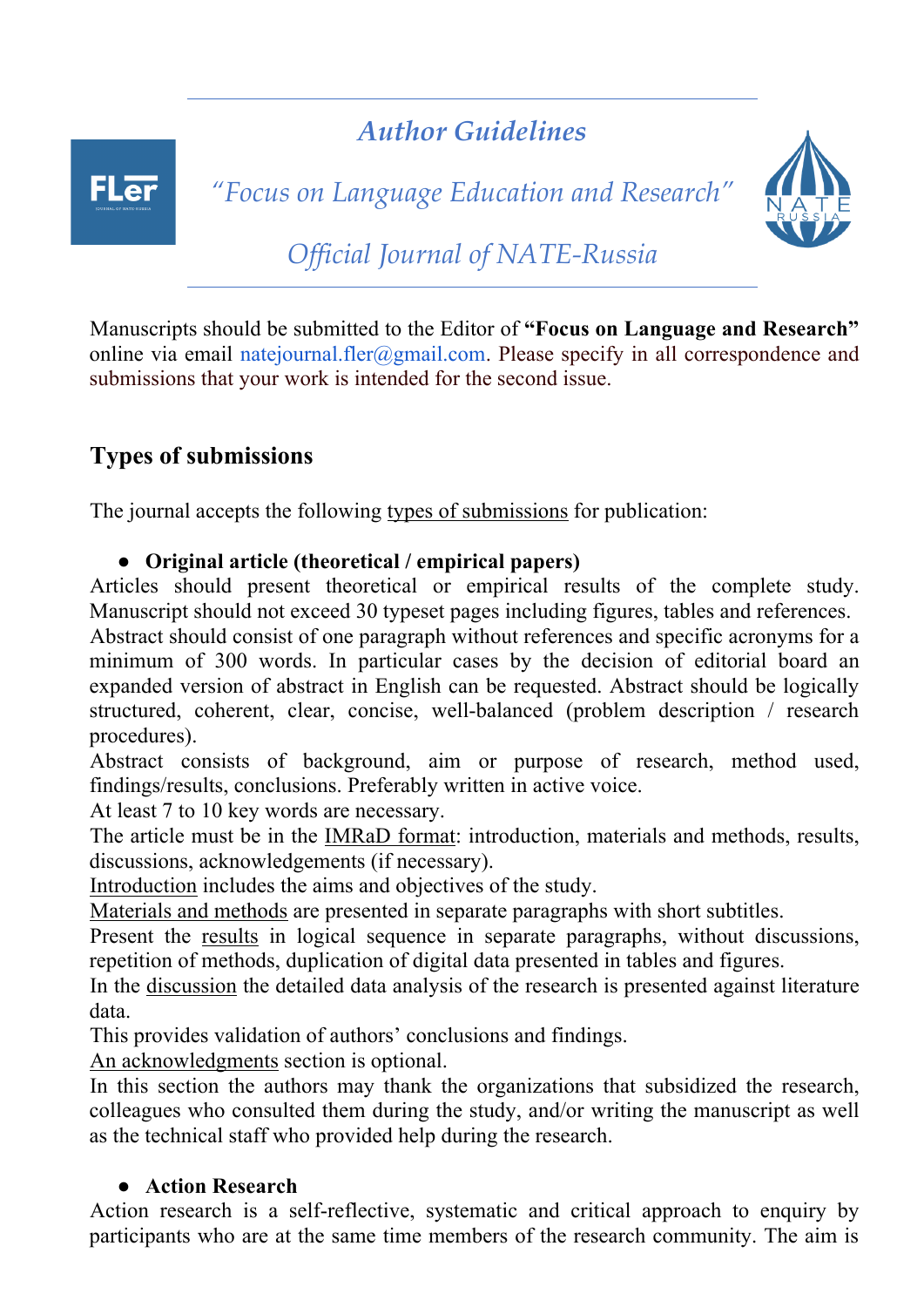to identify problematic situations or issues considered by the participants to be worthy of investigation in order to bring about informed changes in practice.

Manuscripts should not exceed 30 typed pages including figures, tables and references. Abstract, keywords and IMRaD format are of the same structure as in original article guidelines (see above).

## ● **Reviews and Lectures**

Reviews and lectures serve to organize, to evaluate, to identify patterns and trends, to synthesize literature on a topic or to identify research gaps and recommend new research.

Review articles may range from 8,000 to 40,000 words (including references and all other sections).

Reviews usually include a title, abstract, introduction (includes a description of context, motivation for review and defines the focus, body (structured by headings and subheadings), conclusion (states the implications of the findings and an identifies possible new research fields) and references.

# **Bibliographic standards**

## *In text citations*

Please ensure that every reference cited in the text appears in the reference list (and vice versa). Any references cited in the abstract must be given in full. Unpublished results and personal communications are not recommended in the reference list. If these references are included in the reference list they should follow the standard reference style of the journal and should include a substitution of the publication date with either 'Unpublished results' or 'Personal communication'. Citation of a reference as 'in press' implies that the item has been accepted for publication.

Examples**:**

- If the author's name is in the text, follow it with the year in parentheses: Thrasher (1927)
- If the author's name is not in the text, insert the last name and year in parentheses (Gibbs, 1981)
- Pagination follows year of publication after a colon: (Kornhauser, 1978:73)
- Give last names for up to the first six authors at first mention (Henry, Shivji, de Sousa, and Cohen, 2015) (use "et al." for second through fifth authors thereafter, Henry et al., 2015). When there are six or more authors at first mention, use the first author's name and et al. (Johnson et al., 1985:3–4)
- Separate a series of references with semicolons and enclose them in alphabetical order within a single pair of parentheses: (Miller, 1958, 2000; Sampson and Groves, 1989a, 1989b; Sellin, 1938; Sutherland et al., 1956)
- When more than 1 reference occurs by the same first author with the same publication year, but with different secondary authors: "Moon, Sundt, et al., 2000" and "Moon, Wright, et al., 2000" (It is possible you could have the same first and second author name but a different third or fourth author: "Moon, Sundt, Dickens, et al., 2000" and "Moon, Sundt, Wright, et al., 2000")
- Use "n.d." for undated material.
- If you provide a direct quote for a source, please provide a page number. If the document is unpaginated, then please provide paragraph number (Kornhauser,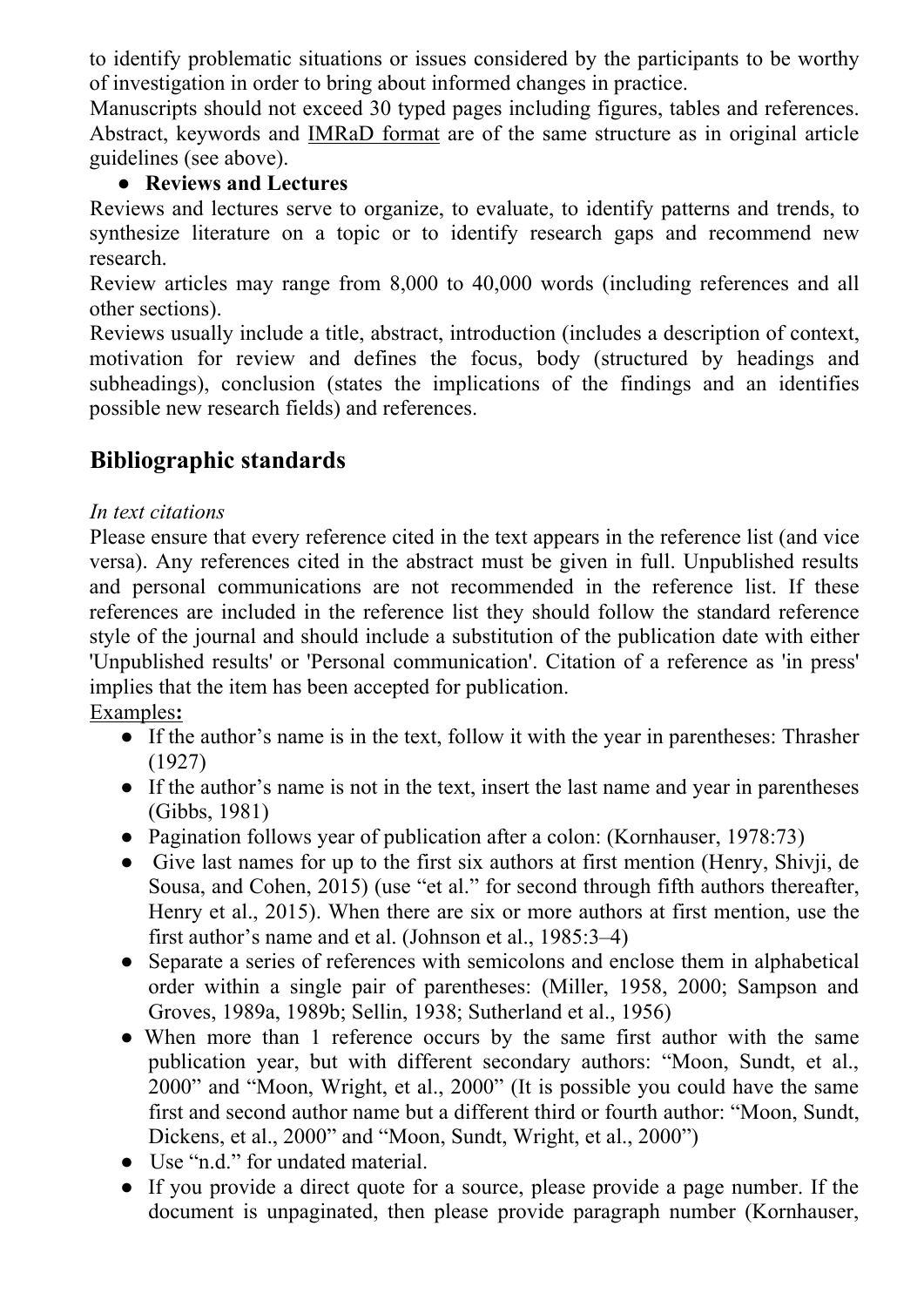1978: para. 18) or for longer documents, a section title and paragraph number under that title: (Kornhauser, 1978: section "Results," para. 2)

• Online material that is referencing a report (such as a pdf), blog post, or news article must be included in the References (not in footnotes) and cited in the text in the same manner as above.

#### *Symbols, abbreviations and units of measurement*

No more than 5 nonstandard abbreviations for frequently used compound terms and names must be defined in the parenthesis at first occurrence of the terms. Standard abbreviations are used in relevant transcriptions.

#### *Artwork*

Artwork should be original (have not been already published) It should be no more than 8 illustrations (tables and figures) in the article.

#### *Illustration size:*

- $\bullet$  maximum height 210 mm
- maximum width for one column  $82 \text{ mm}$ , for two columns 170 mm

#### *Tables*

Tables are numbered in Arabic numerals independently of figures (graphs and photographs). Title is placed above the table. In tables you can use one or several asterisks (\*) for footnotes. Explanation is typed after respective number of asterisks (\*) beneath the table. Units of measurement, if necessary, are included in lines' and columns' headings.

#### *Figures (graphs and photographs)*

In text figures' (graphs' and photographs') and table' titles are placed immediately after the paragraph containing its first reference. All figures are numbered consequently in Arabic numerals according to their sequence in the text. Figures' titles and notes should be listed in a separate file. In the list should be stated the following: figure's number, title (capitalized), text of the notes. Captions should be short but sufficiently informative. Figures may be submitted in tiff (a resolution at least 300 dpi at 100% scale), .esp or .ai formats. Image data embedded in Word file will not be accepted. Graphs and diagrams are submitted together with the tables on which they were created, or with number identification of indexes represented by respective graphical elements (columns, sectors etc.). in **.doc** or, preferably, in **.xls** file.

#### *Web references*

As a minimum, the full URL should be given and the date when the reference was last accessed. Any further information, if known (DOI, author names, dates, reference to a source publication, etc.), should also be given. Web references can be included in the reference list.

#### *Data references*

This journal encourages you to cite underlying or relevant datasets in your manuscript by citing them in your text and including a data reference in your Reference List. Data references should include the following elements: author name(s), dataset title, data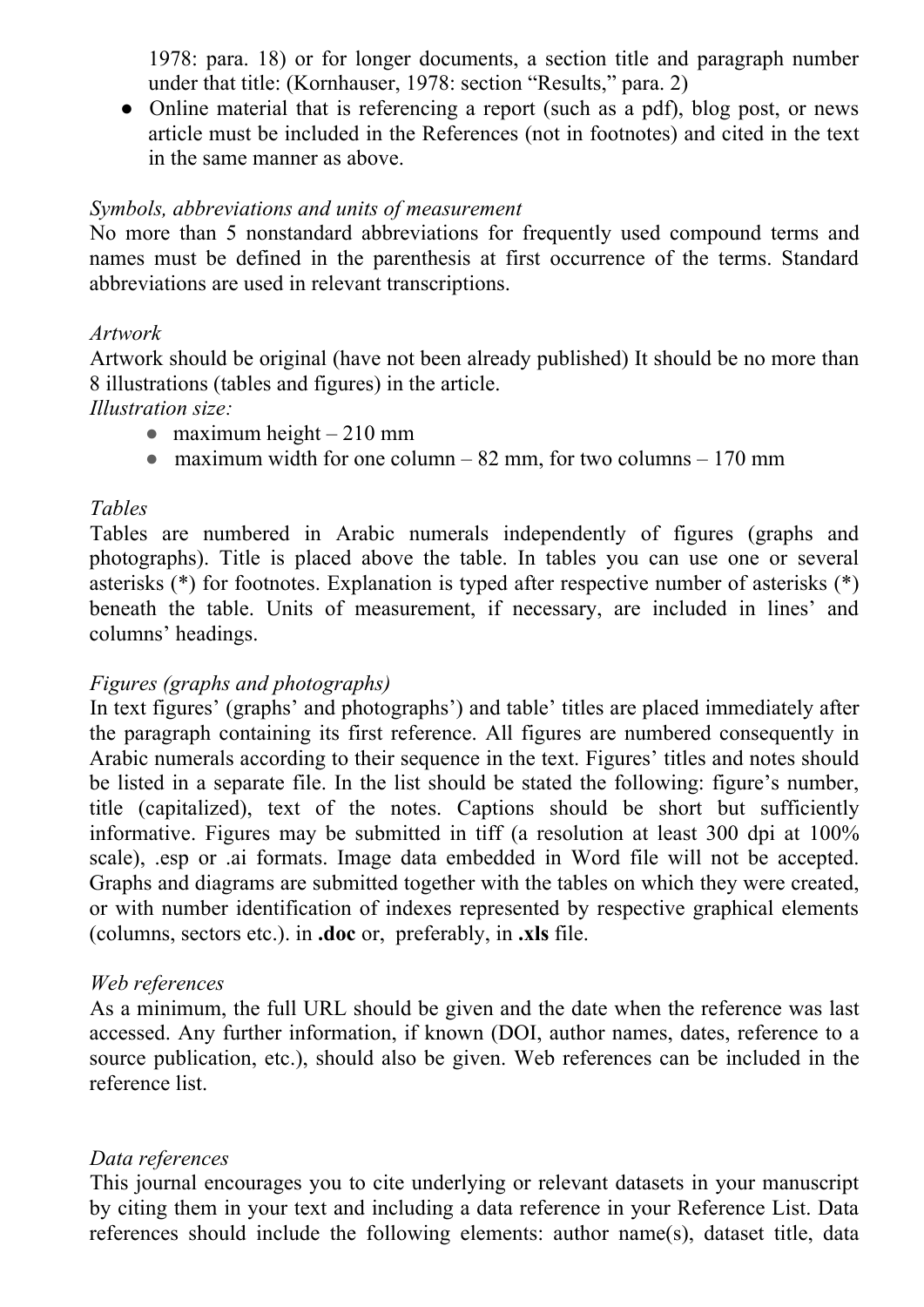repository, version (where available), year, and global persistent identifier. Add [dataset] immediately before the reference so we can properly identify it as a data reference. The [dataset] identifier will not appear in your published article.

## *Reference formatting*

References should conform to APA style (6th edition). Where applicable, author(s) name(s), journal title/book title, chapter title/article title, year of publication, volume number/book chapter and the pagination must be present. Use of DOI is highly encouraged. Note that missing data will be highlighted at proof stage for the author to correct.

Reference examples:

*Journal article*

Van der Geer, J., Hanraads, J. A. J., & Lupton, R. A. (2010). The art of writing a scientific article. *Journal of Scientific Communications, 163*, 51–59.

*Book*

Strunk, W., Jr., & White, E. B. (2000). *The elements of style.* (4th ed.). New York: Longman, (Chapter 4).

*Chapter in an edited book:*

Mettam, G. R., & Adams, L. B. (2009). How to prepare an electronic version of your article. In B. S. Jones, & R. Z. Smith (Eds.), *Introduction to the electronic age* (pp. 281– 304). New York: E-Publishing Inc.

*Reference to a website:*

Cancer Research UK. Cancer statistics reports for the UK. (2003). http://www.cancerresearchuk.org/aboutcancer/statistics/cancerstatsreport/ Accessed 13 March 2003.

*Reference to a dataset:*

[dataset] Oguro, M., Imahiro, S., Saito, S., Nakashizuka, T. (2015). Mortality data for Japanese oak wilt disease and surrounding forest compositions. Mendeley Data, v1. https://doi.org/10.17632/ xwj98nb39r.1.

# **Submission Preparation Checklist**

As part of the submission process, authors are required to check off their submission's compliance with all of the following items; submissions may be returned to authors who do not adhere to these guidelines.

- 1. In submitting an article authors guarantee that presented data have not been previously published in whole or in part in any form, place or language. Authors also guarantee that a manuscript has not been previously or simultaneously submitted to other journals. After a manuscript is accepted to publication in the *Focus on Language and Research* journal it cannot be published, in whole or in part, in any form, place or language without journal administration approval. Violation of the law will be prosecuted. Protected by RF law  $\mathcal{N}_2$  5351-1 «Copyright and related rights» from 09.07.93.
- 2. Files containing the manuscript should be in .doc or .docx format.
- 3. Apart from the file containing the manuscript the following files should also be provided:
- 4. 1) Metadata file (it is entitled "Metadata" when you upload this file):
	- Name of a manuscript (full-length name) (in English);